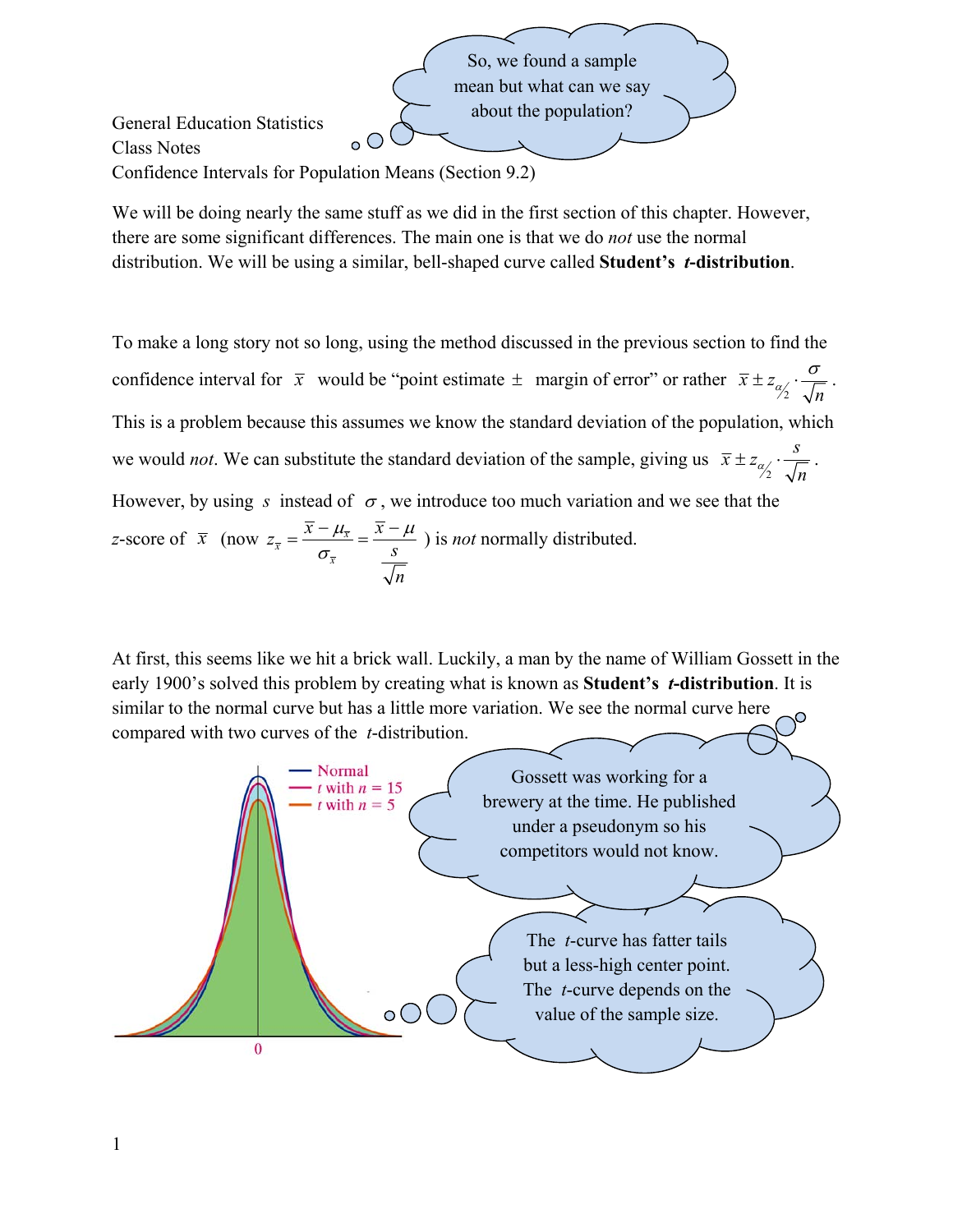**Recall: Definition:** A **point estimate** is the value of a (sample) statistic that estimates the value of a (population) parameter.

In this section, the point estimate we are playing with is  $\bar{x}$ , the sample mean. It is said to estimate  $\mu$ , the population mean.

### **Student's** *t***-Distribution:**

Suppose that a simple random sample of size *n* is taken from a population. If the population from which the sample is drawn follows a normal distribution, the distribution of

*x x*  $t = \frac{\overline{x} - \mu_{\overline{x}}}{\sigma_{\overline{x}}} = \frac{\overline{x} - \mu_{\overline{x}}}{s}$ *n*  $\mu_{\overline{x}}$   $x - \mu$  $f(x) = \frac{\overline{x} - \mu_{\overline{x}}}{\sigma_{\overline{x}}} = \frac{\overline{x} - \mu}{s}$  follows Student's *t*-distribution with  $n-1$  degrees of freedom, where  $\overline{x}$  is

the sample mean, *s* is the sample standard deviation, and  $\mu$  is the population mean.

## **Properties of the** *t***-Distribution:**

There are similarities to the normal distribution as we will see. However, there are significant differences.

1. The *t*-distribution is different for different degrees of freedom. The degrees of freedom will be calculated as  $n-1$ .

2. The *t*-distribution is centered at 0 and is symmetric about 0.

3. The area under the curve is 1. The area under the curve to the right of 0is equal to the area under the curve to the left of 0*.* This area is ½.

4. As *t* increases without bound (gets larger and larger), the graph approaches, but never reaches, the horizontal axis. As *t* decreases without bound (gets more and more negative), the graph approaches, but never reaches, the horizontal axis.

5. The area in the tails of the *t*-distribution is a little greater than the area in the tails of the standard normal distribution, because we are using *s* as an estimate of *σ*, thereby introducing further variability into the *t-* statistic.

6. As the sample size *n* increases, the density curve of *t* gets closer to the standard normal density curve. This result occurs because, as the sample size *n* increases, the values of *s* get closer to the values of  $\sigma$ , by the Law of Large Numbers.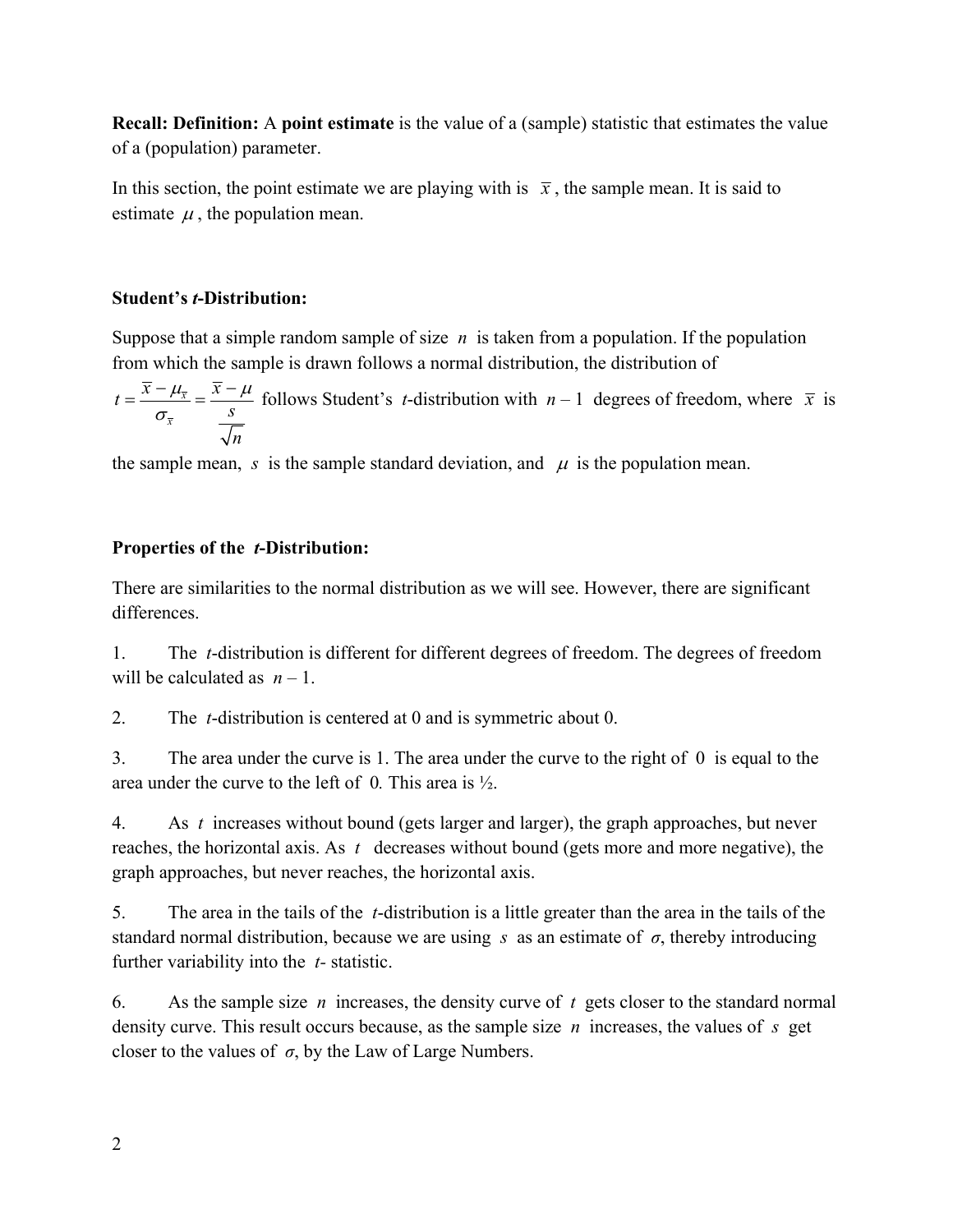#### **Determining** *t***-values:**

Just as we looked up z-scores on a table, we will look up *t*-values. We will use the notation  $t_{\alpha}$ to denote the *t*-value whose area under the curve to the right of  $t_{\alpha}$  is  $\alpha$ . We will need to use the sample size, *n*. As mentioned earlier, the degrees of freedom will be calculated as  $n-1$ .

expl 1: Find the *t*-value such that the area under the *t*-distribution curve to the right is 0.025, assuming 19 degrees of freedom. Use the partial table given below.

|                         | <b>Table of t-Distribution Areas</b> |       |       |       |       |        |        |        |        |         |         |         |
|-------------------------|--------------------------------------|-------|-------|-------|-------|--------|--------|--------|--------|---------|---------|---------|
| df                      | 0.25                                 | 0.20  | 0.15  | 0.10  | 0.05  | 0.025  | 0.02   | 0.01   | 0.005  | 0.0025  | 0.001   | 0.0005  |
| 1                       | 1.000                                | 1.376 | 1.963 | 3.078 | 6.314 | 12.706 | 15.894 | 31.821 | 63.657 | 127.321 | 318.309 | 636.619 |
| $\overline{\mathbf{c}}$ | 0.816                                | 1.061 | 1.386 | 1.886 | 2.920 | 4.303  | 4.849  | 6.965  | 9.925  | 14.089  | 22.327  | 31.599  |
| 3                       | 0.765                                | 0.978 | 1.250 | 1.638 | 2.353 | 3.182  | 3.482  | 4.541  | 5.841  | 7.453   | 10.215  | 12.924  |
| 4                       | 0.741                                | 0.941 | 1.190 | 1.533 | 2.132 | 2.776  | 2.999  | 3.747  | 4.604  | 5.598   | 7.173   | 8.610   |
| 5                       | 0.727                                | 0.920 | 1.156 | 1.476 | 2.015 | 2.571  | 2.757  | 3.365  | 4.032  | 4.773   | 5.893   | 6.869   |
| 6                       | 0.718                                | 0.906 | 1.134 | 1.440 | 1.943 | 2.447  | 2.612  | 3.143  | 3.707  | 4.317   | 5.208   | 5.959   |
| 7                       | 0.711                                | 0.896 | 1.119 | 1.415 | 1.895 | 2.365  | 2.517  | 2.998  | 3.499  | 4.029   | 4.785   | 5.408   |
| 8                       | 0.706                                | 0.889 | 1.108 | 1.397 | 1.860 | 2.306  | 2.449  | 2.896  | 3.355  | 3.833   | 4.501   | 5.041   |
| 9                       | 0.703                                | 0.883 | 1.100 | 1.383 | 1.833 | 2.262  | 2.398  | 2.821  | 3.250  | 3.690   | 4.297   | 4.781   |
| 10                      | 0.700                                | 0.879 | 1.093 | 1.372 | 1.812 | 2.228  | 2.359  | 2.764  | 3.169  | 3.581   | 4.144   | 4.587   |
| 11                      | 0.697                                | 0.876 | 1.088 | 1.363 | 1.796 | 2.201  | 2.328  | 2.718  | 3.106  | 3.497   | 4.025   | 4.437   |
| 12                      | 0.695                                | 0.873 | 1.083 | 1.356 | 1.782 | 2.179  | 2.303  | 2.681  | 3.055  | 3.428   | 3.930   | 4.318   |
| 13                      | 0.694                                | 0.870 | 1.079 | 1.350 | 1.771 | 2.160  | 2.282  | 2.650  | 3.012  | 3.372   | 3.852   | 4.221   |
| 14                      | 0.692                                | 0.868 | 1.076 | 1.345 | 1.761 | 2.145  | 2.264  | 2.624  | 2.977  | 3.326   | 3.787   | 4.140   |
| 15                      | 0.691                                | 0.866 | 1.074 | 1.341 | 1.753 | 2.131  | 2.249  | 2.602  | 2.947  | 3.286   | 3.733   | 4.073   |
| 16                      | 0.690                                | 0.865 | 1.071 | 1.337 | 1.746 | 2.120  | 2.235  | 2.583  | 2.921  | 3.252   | 3.686   | 4.015   |
| 17                      | 0.689                                | 0.863 | 1.069 | 1.333 | 1.740 | 2.110  | 2.224  | 2.567  | 2.898  | 3.222   | 3.646   | 3.965   |
| 18                      | 0.688                                | 0.862 | 1.067 | 1.330 | 1.734 | 2.101  | 2.214  | 2.552  | 2.878  | 3.197   | 3.610   | 3.922   |
| 19                      | 0.688                                | 0.861 | 1.066 | 1.328 | 1.729 | 2.093  | 2.205  | 2.539  | 2.861  | 3.174   | 3.579   | 3.883   |
| 20                      | 0.687                                | 0.860 | 1.064 | 1.325 | 1.725 | 2.086  | 2.197  | 2.528  | 2.845  | 3.153   | 3.552   | 3.850   |

Ō

Label your *t*-value as  $t_{0.025}$ .

Draw a quick *t*-curve with your *t*-value labeled and the area 0.025 shaded.

To look up a *t*-value, find the row with the correct degrees of freedom and the column with the correct value of  $\alpha$ .

 $\overline{\circ}$ 

Table VII in the book, on page A-14, will give you these same values.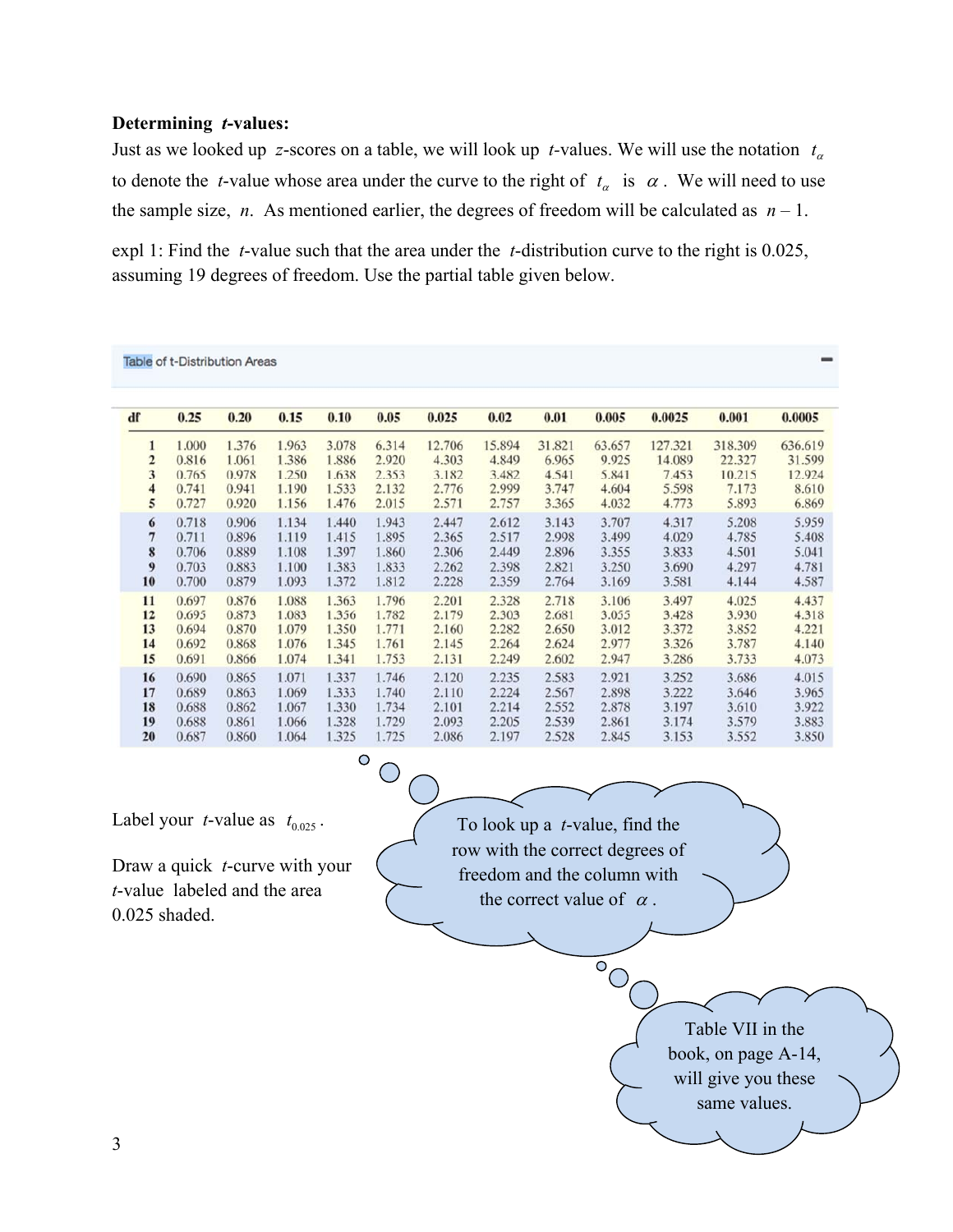## **Using the TI calculator:**

There is a function on the TI calculator that can be used for this. However, you must enter the area to the *left* of the desired *t*-value. Let's redo example 1.

expl 2: Find the *t*-value such that the area under the *t*-distribution curve to the right is 0.025, assuming 19 degrees of freedom. Follow these steps to do this on the calculator.

a.) If the area under the curve to the right of the *t*-value is 0.025, what is the area to the left under the curve?

b.) Use the **invT** feature on the calculator to find this *t*-value.



Now, the reason we need *t*-values is that we want to create confidence intervals as we did in the previous section.

# **Constructing a**  $(1 - \alpha)100\%$  **Confidence Interval for**  $\mu$ :

We must verify that the following is true before continuing.

- sample data come from a simple random sample or randomized experiment,
- sample data has no serious outliers,
- sample size is small relative to the population size ( $n \le 0.05N$ ), and
- the data come from a population that is normally distributed, or the sample size is large.

A  $(1 - \alpha) \cdot 100\%$  confidence interval for  $\mu$  is given by



where  $t_{\alpha/2}$  is the critical value with  $n-1$  degrees of freedom.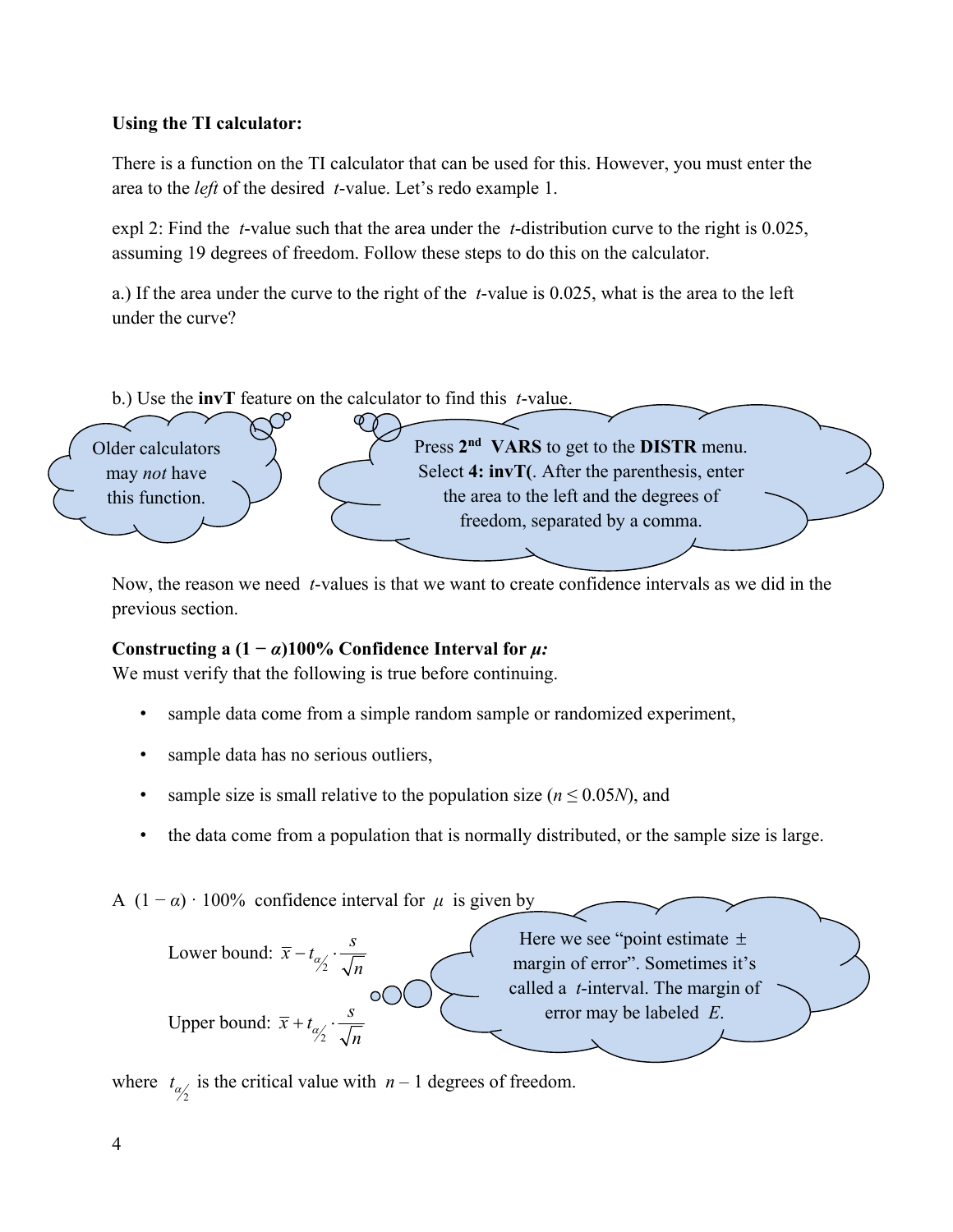expl 3: A sample of sixteen 2011 Ford Focus cars has a mean gas mileage of 36.8 miles per gallon. The sample standard deviation is 2.92 miles per gallon. A normal probability plot has shown that the data could come from a normal population. In addition, a boxplot has shown that there are no outliers. Construct a 95% confidence interval for the mean gas mileage of all 2011 Ford Focus cars. Follow the steps below.

a.) Find the *t*-value needed on the table. A complete table is given on the last page of these notes.



b.) Calculate the margin of error as  $t_{\alpha/2}$  $t_{\alpha/2} \cdot \frac{s}{\sqrt{n}}$ .

c.) Form the 95% confidence interval and complete the sentence. Include units.

We are 95% confident that the true mean gas mileage of 2011 Ford Focus cars is between

and  $\qquad \qquad$ .

## **Finding a Confidence Interval Using the TI Calculator:**

Press the **STAT** button and arrow over to **TESTS**. Arrow down to select **TInterval…**. For **Inpt:** (input), we will choose **Stats**. This allows us to enter the values of the mean, standard deviation, and sample size. Do this, pressing **ENTER** after each. Enter the confidence level (**C-Level:**) in decimal form and then highlight **Calculate** at the bottom, pressing **ENTER**.

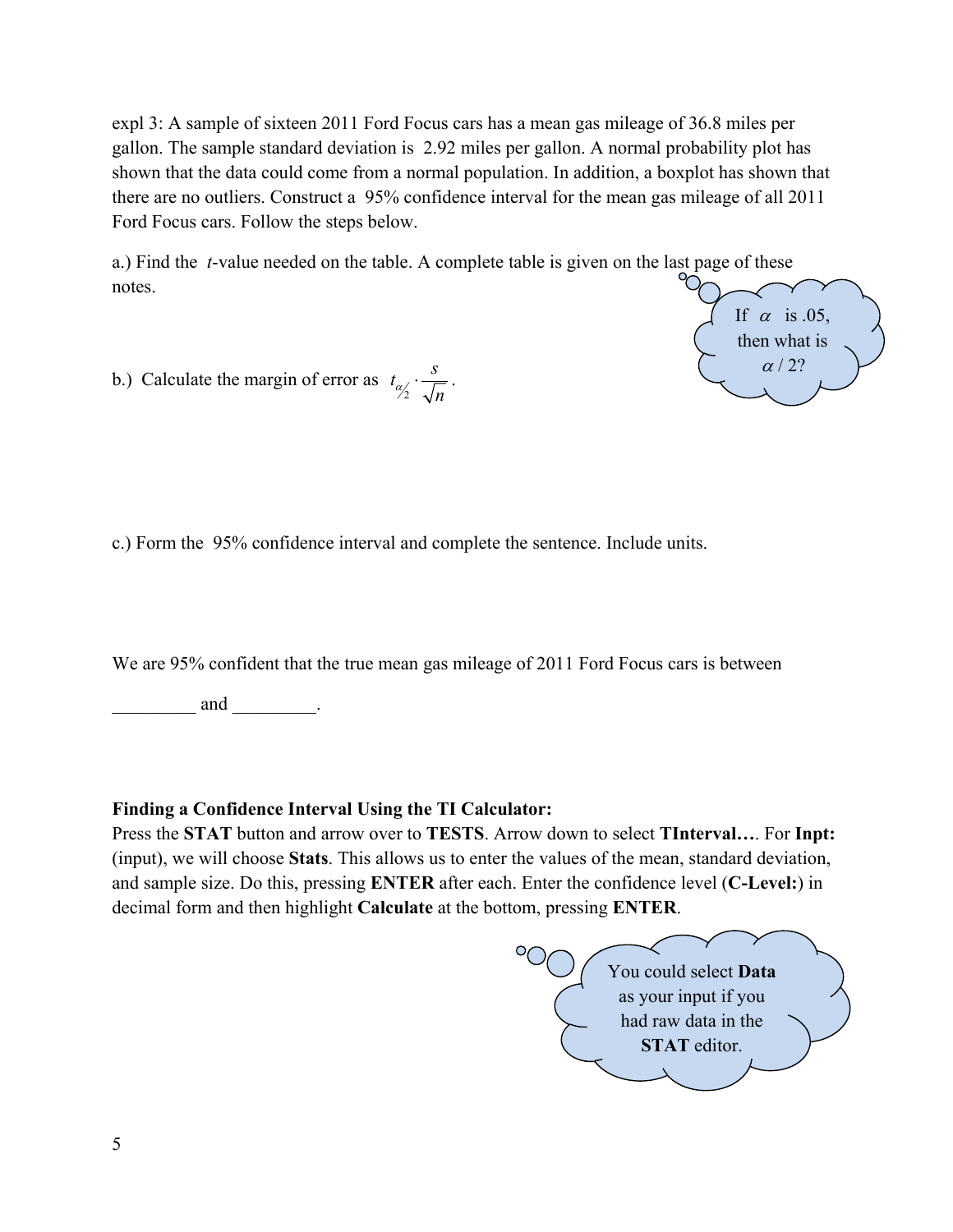#### **Determining the Sample Size** *n:*

The sample size required to estimate the population mean, *µ*, with a level of confidence  $(1 - \alpha)$  100% with a specified

margin of error, *E,* is given by 2  $z_{\alpha/2} \cdot s$ *n E*  $\left( z_{\alpha} \cdot s \right)$  $=\left(\frac{\gamma_2}{E}\right)$ . We round *n up* as before.

expl 4: Consider again the Ford Focuses. How large a sample do we need if we want to form a 95% confidence interval to estimate the mean within 0.5 miles per gallon?



Using  $t_{\alpha/2}$  would require us already knowing *n*.

So, we use  $z_{\alpha/2}$ .

### **Worksheet: Confidence intervals and overlap:**

We interpret the meaning of non-overlapping confidence intervals.

#### **Worksheet: Sample means and confidence intervals:**

We practice finding confidence intervals for a population mean using data from random samples and investigate the meaning of the "95%" label.

#### **Optional Worksheet: Confidence intervals practice:**

This gives you the opportunity to practice both types of confidence intervals in the chapter.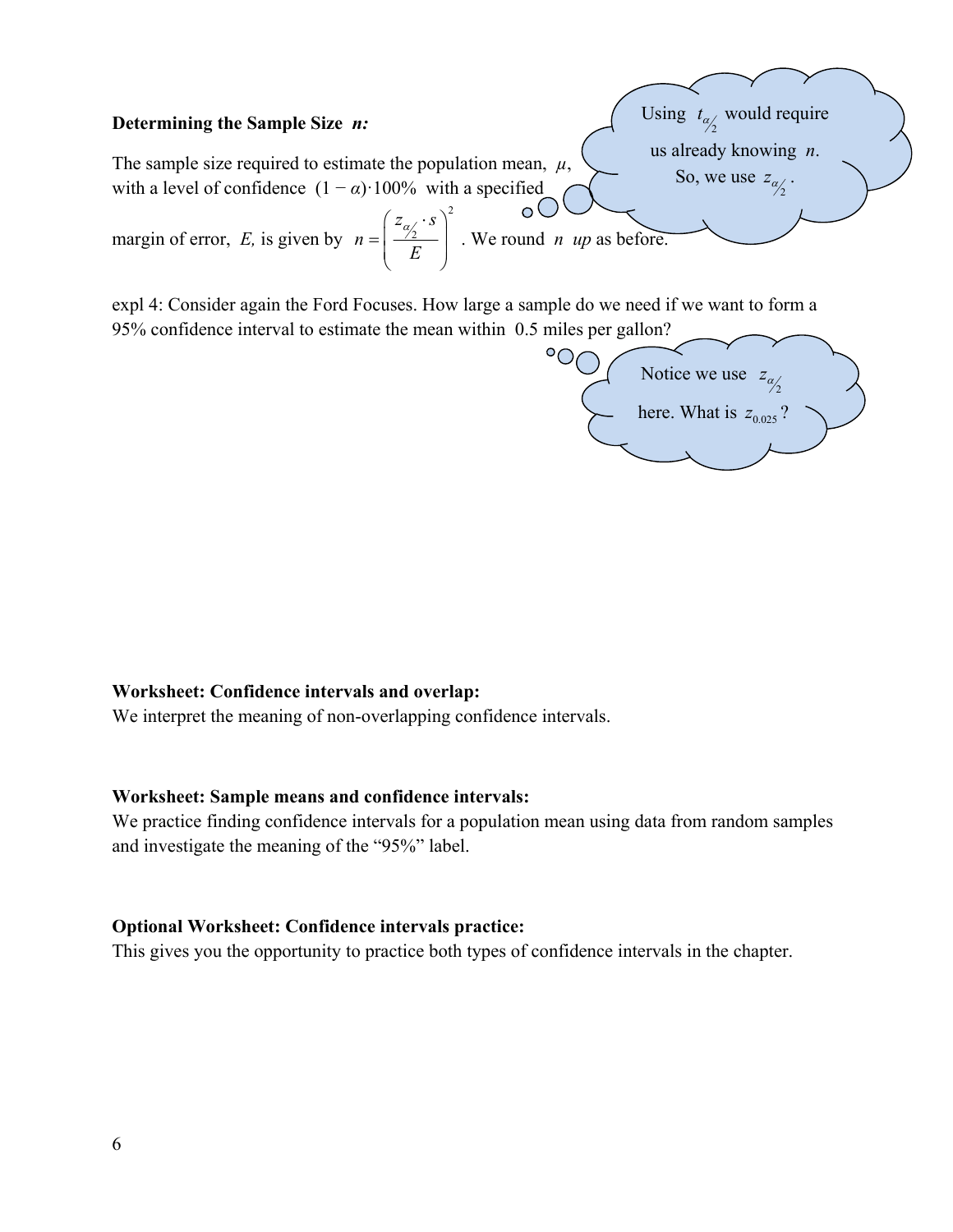### **When can we** *not* **make a confidence interval?:**

Recall the population must be normal or the sample size large to be justified in using the *t*distribution to make a confidence interval. Also, there should be no serious outliers in the data. We use the concepts of previous sections to determine if the data comes from a normal population or has outliers.

expl 5: The data from a simple random sample with 25 observations was used to construct the plots given below. The normal probability plot that was constructed has a correlation coefficient of 0.947. Judge whether a *t*-interval could be constructed using the data in the sample. Follow the steps below.



a.) Compare the given correlation coefficient to the critical value in the partial table below. What is your conclusion about the normality of the population?



b.) Consult the boxplot to determine if the data set has outliers. If it does, the confidence interval should *not* be performed. Are we justified in making a confidence interval using the *t-*distribution? Why?